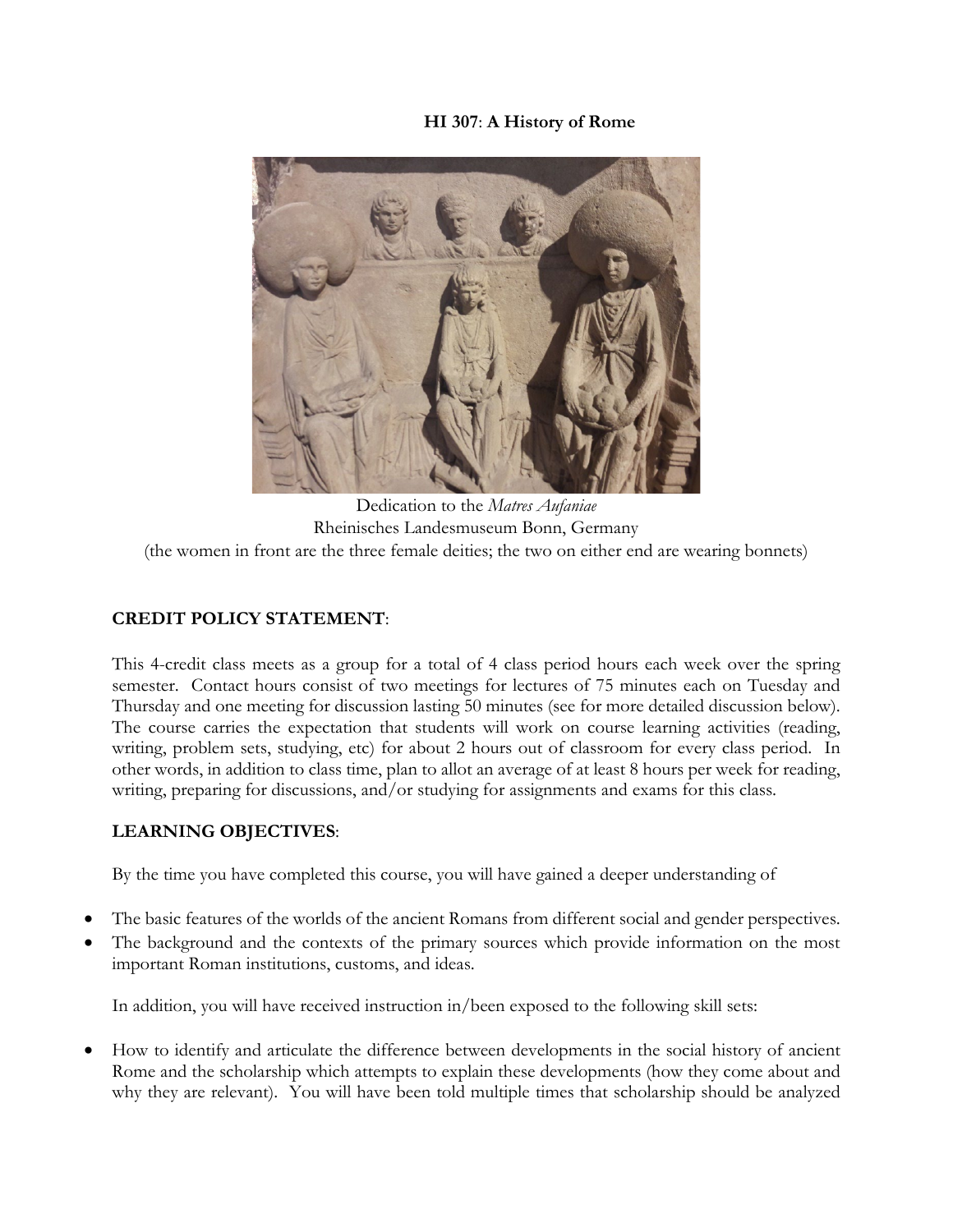critically and that it is extremely important to assess the quality of the scholarship based on your own assessment of the primary sources as well as the scholarship.

• How to develop and hone your skills in analysis, inference, and association.

Lectures take place in 1641 Humanities on Tuesday and Thursday between 11:00 and 12:15. Discussion sections meet at the following times and places:

DIS 301: Wednesday 8:50-9:40 2251 Humanities DIS 302: Wednesday 9:55-10:45 2251 Humanities DIS 303: Wednesday 2:25-3:15 2251 Humanities DIS 304: Wednesday 3:30-4:20 2251 Humanities

## NB DISCUSSION SECTIONS DO NOT MEET IN THE FIRST WEEK OF CLASS.

Instructor: Prof. M. Kleijwegt; office hours: Tuesday 1:00-2:00; Thursday 1:00-2:00; office: Humanities 5121; email: [marc.kleijwegt@wisc.edu.](mailto:marc.kleijwegt@wisc.edu) Teaching Assistant: Joseph Hanauer; office hours: Thursday 1:45-3:45; office: Humanities 4269; email: [jhanauer@wisc.edu](mailto:jhanauer@wisc.edu)

Textbook: Robert Knapp, *Invisible Romans*, Cambridge, Mass. 2011; ISBN 978-0-674-066199-6.

Note: For weeks 6 to 8 long passages from the textbook will be studied whenever its coverage of material is helpful. Entire chapters from the textbook will be used in weeks 11, 12, and 13. This means that you have to read up to 40 pages for each lecture.

Week 1:

Tuesday 25 January: Introduction to the course

Thursday 27 January: The Roman Empire: how did it come about and how did it work?

No meetings of discussion sections.

Week 2:

Tuesday 1 February: Roman citizenship

Thursday 3 February: Being a subject of the Roman Empire

Week 3: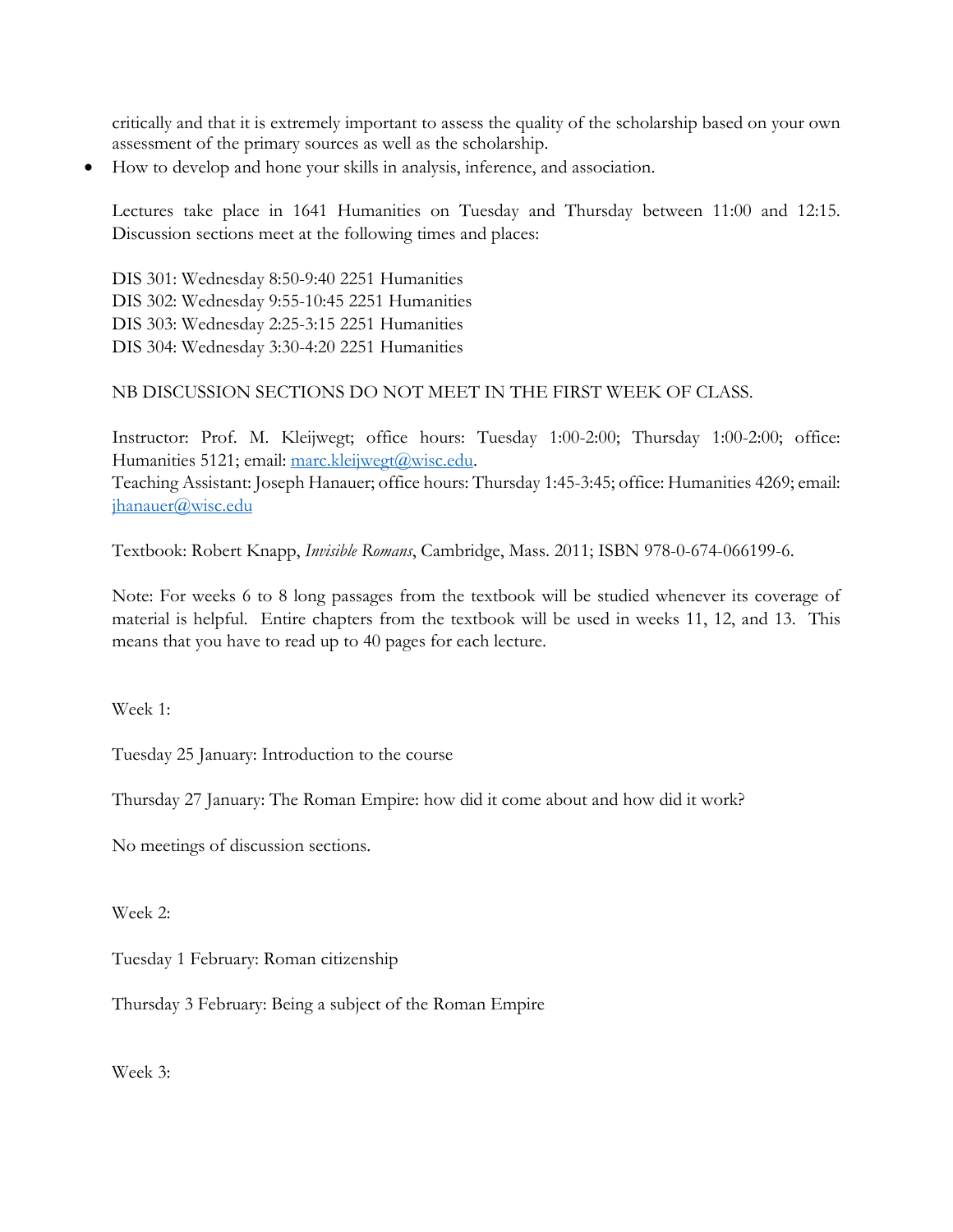Tuesday 8 February: The Elite(s) in the Roman Empire

Thursday 10 February: Middle and Lower Classes in the Roman Empire

## Week 4:

Tuesday 15 February: Horizontal and Vertical Relationships: patronage

Thursday 17 February: Horizontal and Vertical Relationships: associations, clubs, and guilds

**Saturday 19 and Sunday 20 February**: Exam: Multiple Choice Questions.

Week 5:

Tuesday 22 February: Review session for the exam.

Thursday 24 February: In-class exam.

Week 6:

Tuesday 1 March: The Roman Family.

Thursday 3 March: The Powers of the Father (*patria potestas*).

Week 7:

Tuesday 8 March: Marriage.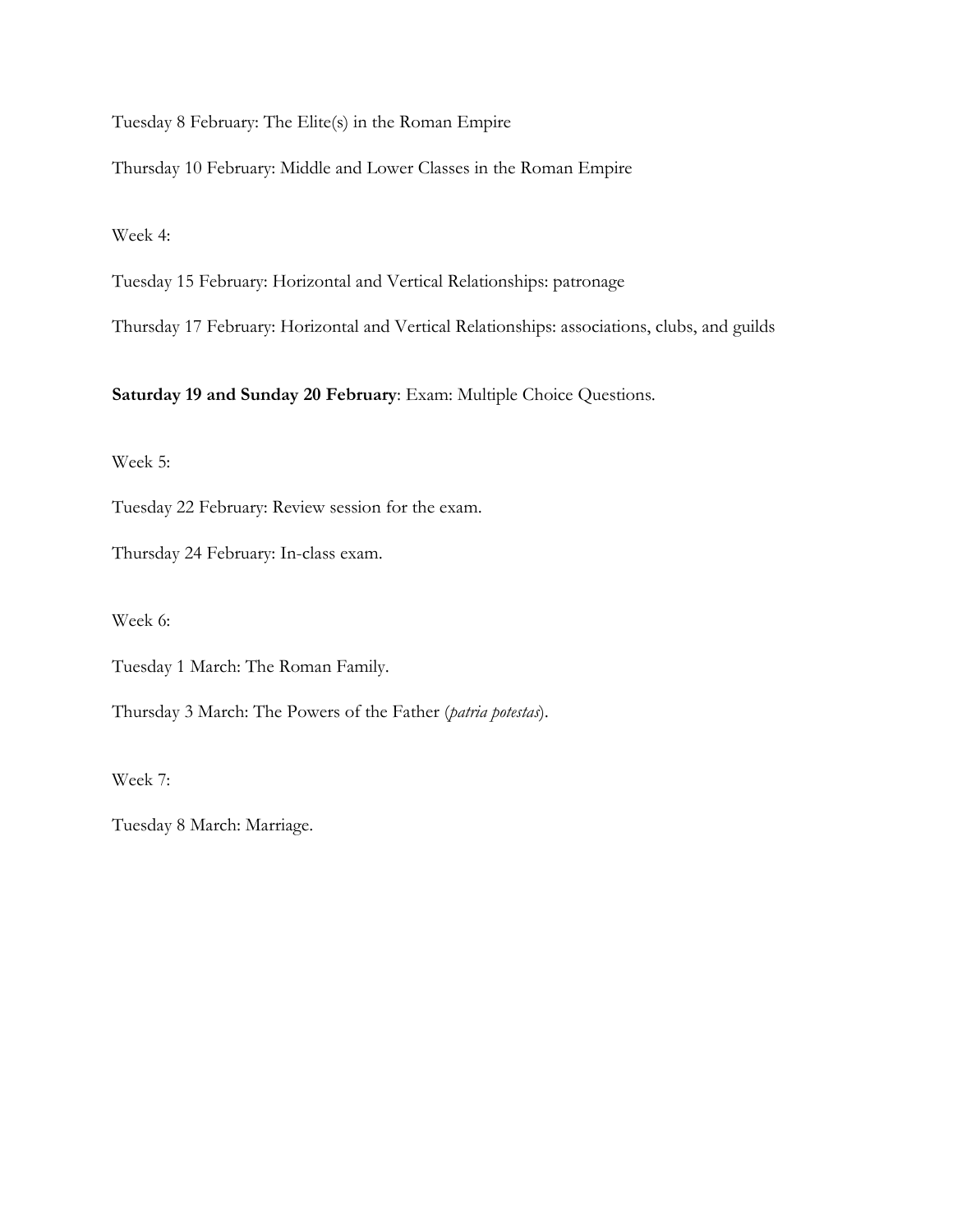

Palazzo Massimo, Museo Nazionale Romano, Rome

On the basis of their names all three individuals can be identified as former slaves, freed by the same family. The joining of the right hands (*dextrarum iunctio*) between the man and the woman signifies that they were married according to Roman law, and thus Roman citizens.

Thursday 10 March: Divorce.

Week 8: no lectures and no discussion sections (spring recess; 12-20 March)

Week 9:

Tuesday 22 March: Women.

Readings: Elaine Fantham, 'Aemilia Pudentilla, or The Wealthy Widow's Choice', in: Richard Hawley and Barbara Levick (eds.), *Women in Antiquity*: *New Assessments*, London and New York 1995, 220-232; Vincent J. Hunink, 'The Enigmatic Lady Pudentilla', *American Journal of Philology* 119 (1998), 275-291.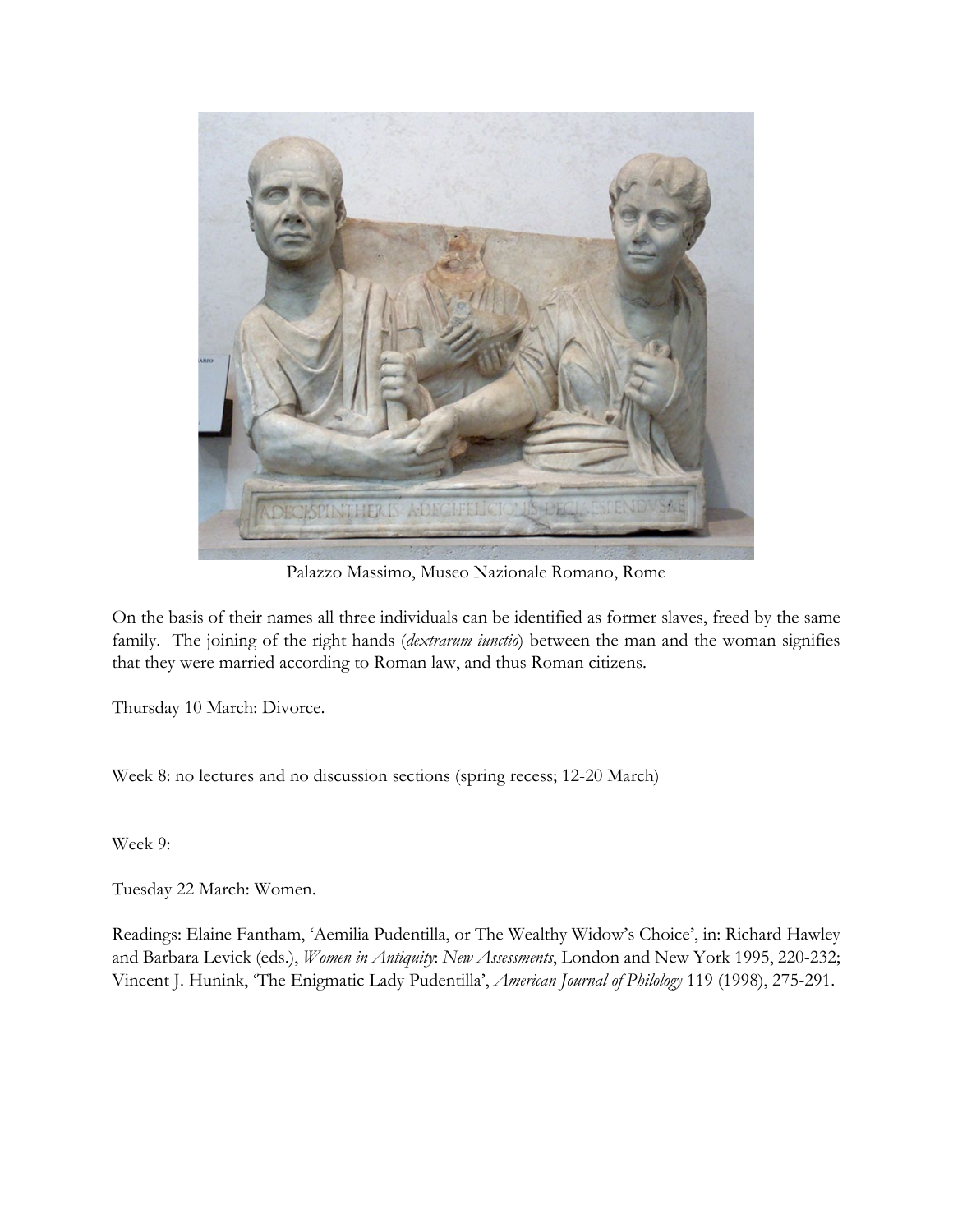

Funerary inscription for Fonteia Eleusis, freedwoman of a woman, dedicated by Fonteia Helena, also a freedwoman of a woman; British Museum; reign of Augustus (27 BCE-14 CE)

Thursday 24 March: Children.

Readings: Keith Hopkins, 'Everyday Life for the Roman Schoolboy', *History Today* 43 (1993), 25-30; Christian Laes, 'Childbeating in Antiquity: Some Reconsiderations', in: Katarina Mustakallio, Jussi Hanska, Hanna-Leena Sainio and Ville Vuolante (eds.), *Hoping for Continuity*: *Childhood*, *Education*, *and Death in Antiquity and the Middle Ages*, Rome 2005, 75-89.

Length of the essay: between 1,000 and 1,250 words. Submission date: Saturday 2 April. NB Your instructor and your TA encourage you to start preparing for the writing of the short essay already in week 6. You can start by reading and making notes on the articles that have been assigned. You only have to choose one topic (either children or women).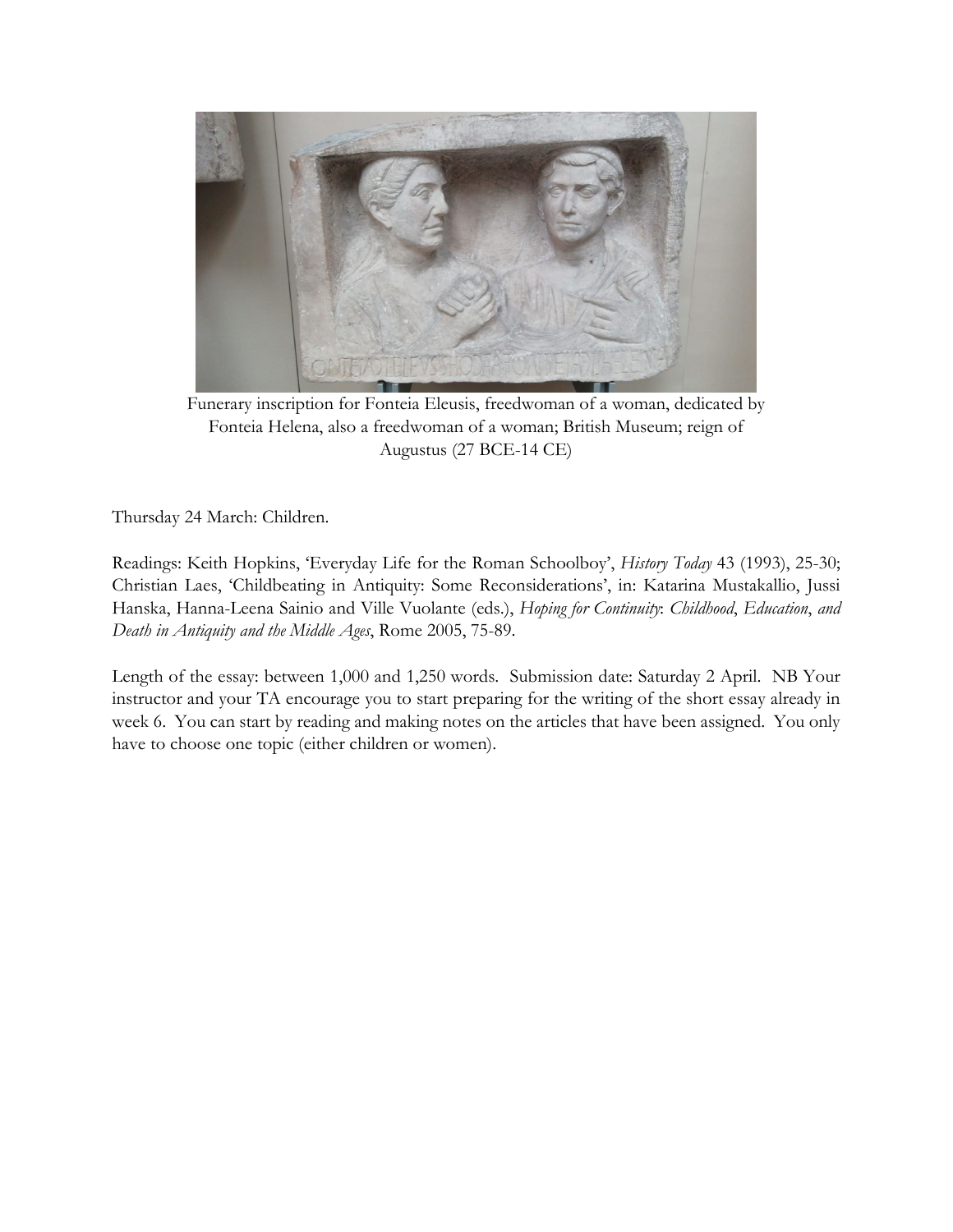

Detail of the sarcophagus of Marcus Cornelius Statius, Louvre (provenance unknown; confirmed by the website of the museum); ca. 150 CE

Week 10:

- Tuesday 29 March: Active reading.
- Thursday 31 March: Reading the textbook.

Week 11:

Tuesday 5 April: Slaves

Reading: Robert Knapp, *Invisible Romans*, pp. 125-170.

Thursday 7 April: Freedmen

Reading: Robert Knapp, *Invisible Romans*, pp. 170-196.

Week 12:

Tuesday 12 April: Soldiers.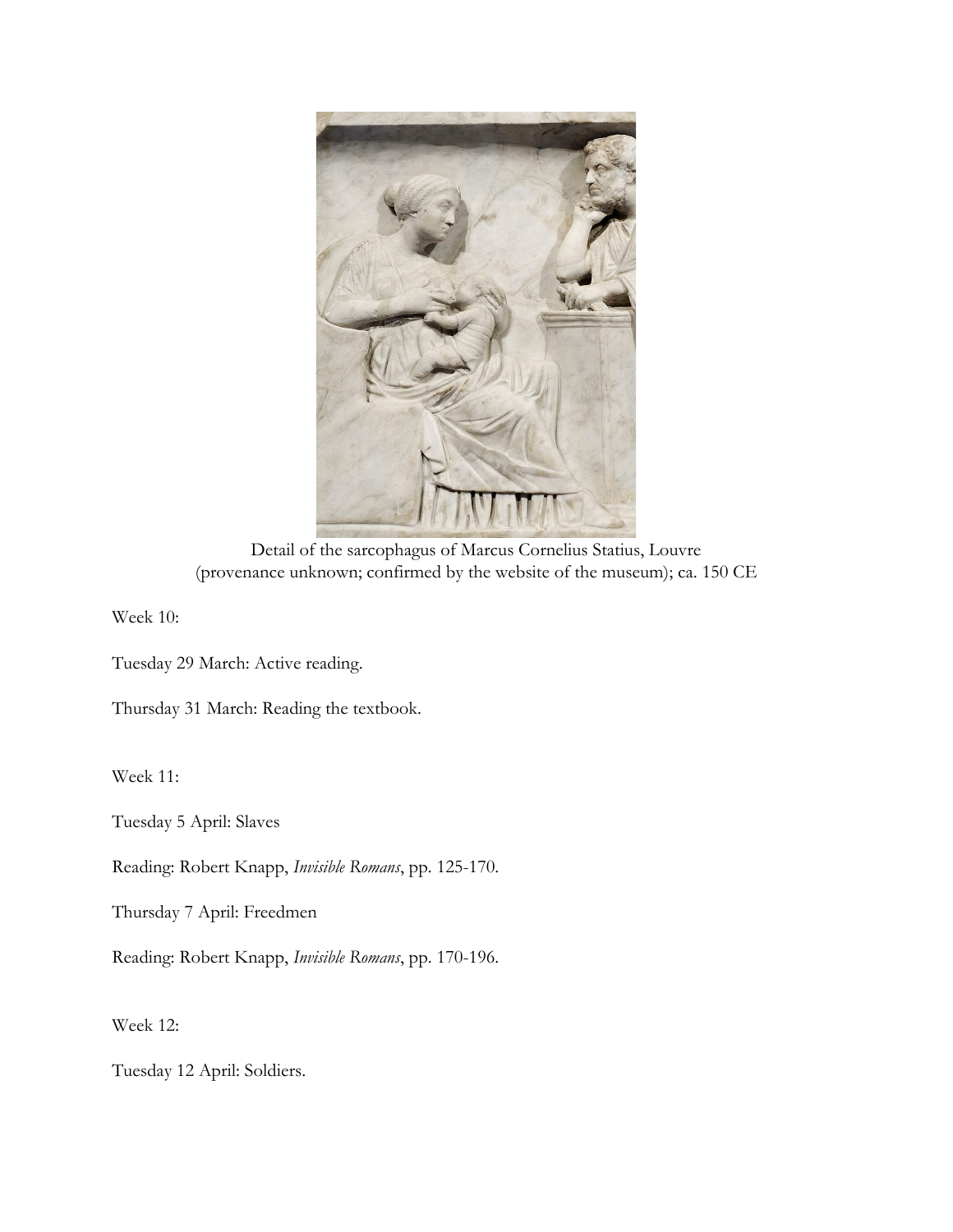

C. Valerius Valens, a Roman soldier Archaeological Museum, Corinth (Greece)

Reading: Robert Knapp, *Invisible Romans*, pp. 196-236.

Thursday 14 April: Prostitutes.

Reading: Robert Knapp, *Invisible Romans*, pp. 236-265.

Week 13: